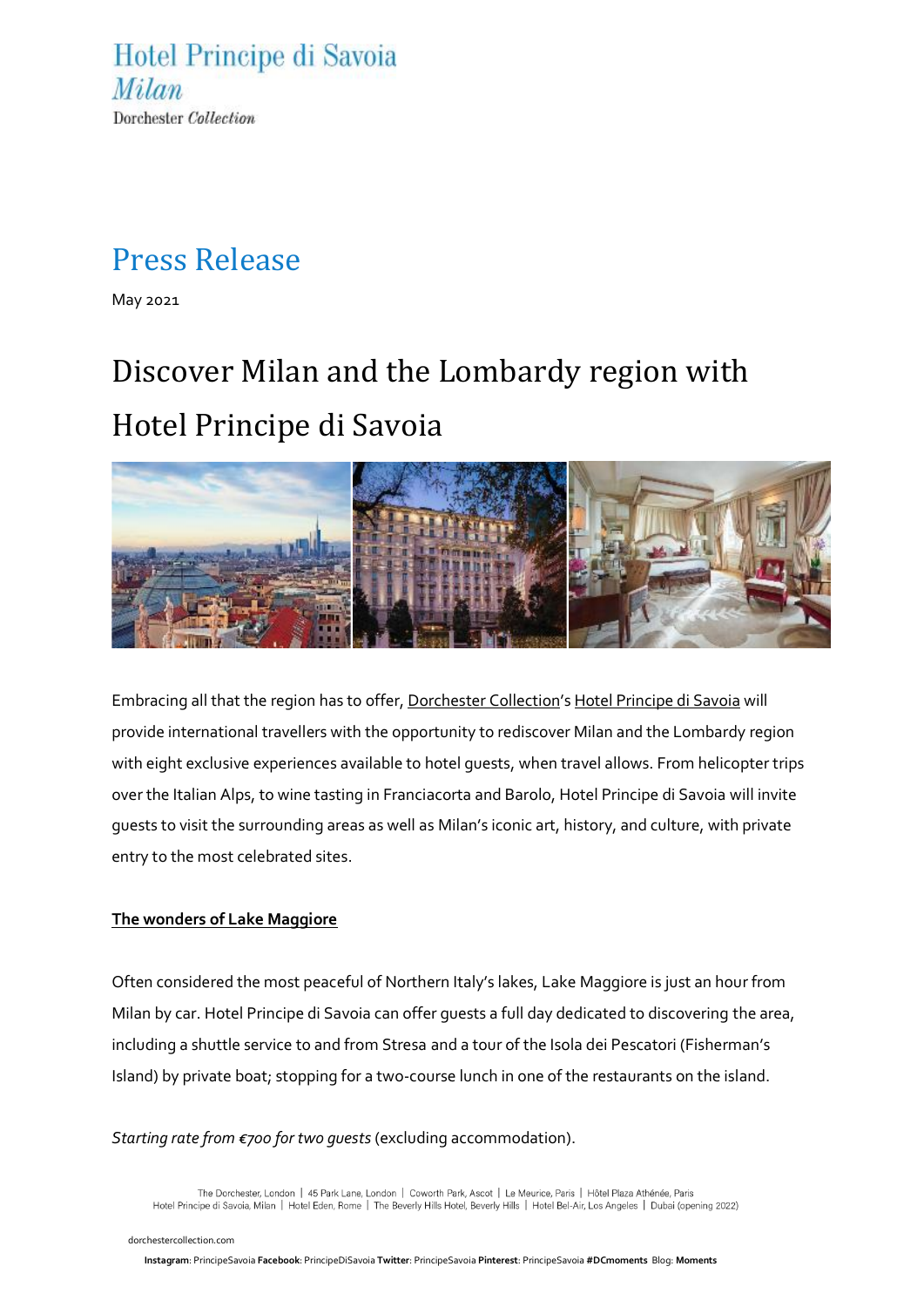### Hotel Principe di Savoia Milan

Dorchester Collection

#### **Helicopter over the Italian Alps**

For breathtaking aerial views of the region, guests can take an exclusive helicopter ride over the spectacular Italian Alps to the picturesque region of Valtellina, where they will be served a selection of traditional local delicacies for lunch, including Bitto – a local cheese produced only in the summer that can be aged up to 18 years. The experience includes private transfer from the hotel to and from the heliport.

*Starting rate from €2,000 for two guests* (excluding accommodation).

#### **Explore Lombardy by Ferrari**

For fans of Italian sports cars, the hotel can organise a one day driving trip in either a Ferrari California, Ferrari F430 F1, or a Lamborghini Murcielago Roadster. Guests can either choose their own destination, or the hotel can create a bespoke itinerary for them, including a fun day out to the lakes. This experience includes a car and driver available for the entire day, who will act as a guide for the duration of the journey. The price is also inclusive of lunch, the cost of the ferry in the lake district, petrol and full insurance.

*Starting rate from €2,000 for two guests* (excluding accommodation).

#### **Pop a bottle of sparkling wine in Franciacorta**

Located between Lake Iseo and the city of Brescia, Franciacorta is a wine district, rich in history. Just an hour drive from Milan, the region is renowned for its sparkling wine. Hotel Principe di Savoia has created an experience perfect for wine lovers - a guided visit of one of the typical Franciacorta vineyards with the owner, including either an aperitif or a lunch at the winery; complete with private transfers to and from the hotel.

*Starting rate from €900 for two guests* (excluding accommodation).

 [dorchestercollection.com](https://www.instagram.com/principesavoia/)

The Dorchester, London | 45 Park Lane, London | Coworth Park, Ascot | Le Meurice, Paris | Hôtel Plaza Athénée, Paris Hotel Principe di Savoia, Milan | Hotel Eden, Rome | The Beverly Hills Hotel, Beverly Hills | Hotel Bel-Air, Los Angeles | Dubai (opening 2022)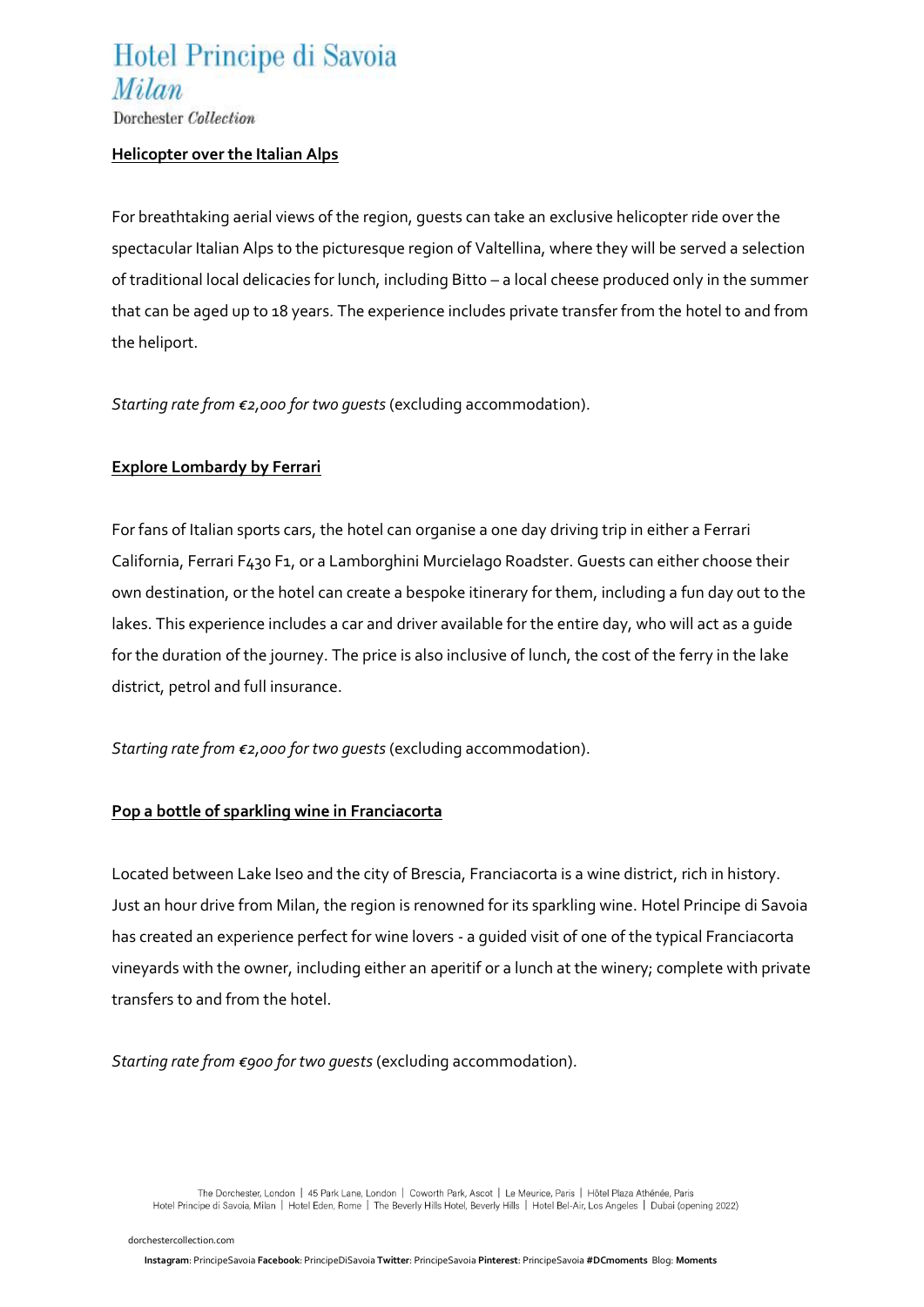### Hotel Principe di Savoia Milan

Dorchester Collection

#### **Wine tasting in Barolo**

Barolo, in Piedmont, is one of the most famous wine regions in Italy, with a UNESCO World Heritage status. Wines in this region are made exclusively with the red grape, Nebbiolo. Hotel Principe di Savoia can arrange a tasting experience in nearby city of Alba (also known worldwide for its rare white truffles) that will allow guests to discover a number of wines in the region, sampling four different varieties. The experience includes a private car and chauffeur to escort them to and from the hotel to Alba.

*Starting rate from €1,000 for two guests* (excluding accommodation).

#### **Riva Sailing Experience**

For those who love the water, the hotel can offer a private sailing trip on board a vintage Riva Aquarama boat, for a private tour around picturesque Lake Iseo. Guests can enjoy lunch at a charming lakeside restaurant, before ending the afternoon with a tour of a private collection of Riva boats. Hotel transfers are also included within the package.

Starting rate from €2,300 *for two guests* (excluding accommodation).

#### **A private viewing of da Vinci's 'The Last Supper'**

For a one-of-a-kind experience, the hotel can organise a private viewing of one of the most famous and influential murals in the world, 'The Last Supper' by the great Leonardo da Vinci. The painting still resides on the walls of Convent of Santa Maria delle Grazie in Milan, where it was painted in the 1490s. This unique experience will take place during closing hours, so hotel quests can enjoy the artistic masterpiece without crowds and without any time constraints (a usual visit lasts maximum 20 minutes). The package also includes an English-speaking guide as well as private transfers to the location.

#### *Starting rate from €3,400 for two guests* (excluding accommodation).

The Dorchester, London | 45 Park Lane, London | Coworth Park, Ascot | Le Meurice, Paris | Hôtel Plaza Athénée, Paris Hotel Principe di Savoia, Milan | Hotel Eden, Rome | The Beverly Hills Hotel, Beverly Hills | Hotel Bel-Air, Los Angeles | Dubai (opening 2022)

 [dorchestercollection.com](https://www.instagram.com/principesavoia/)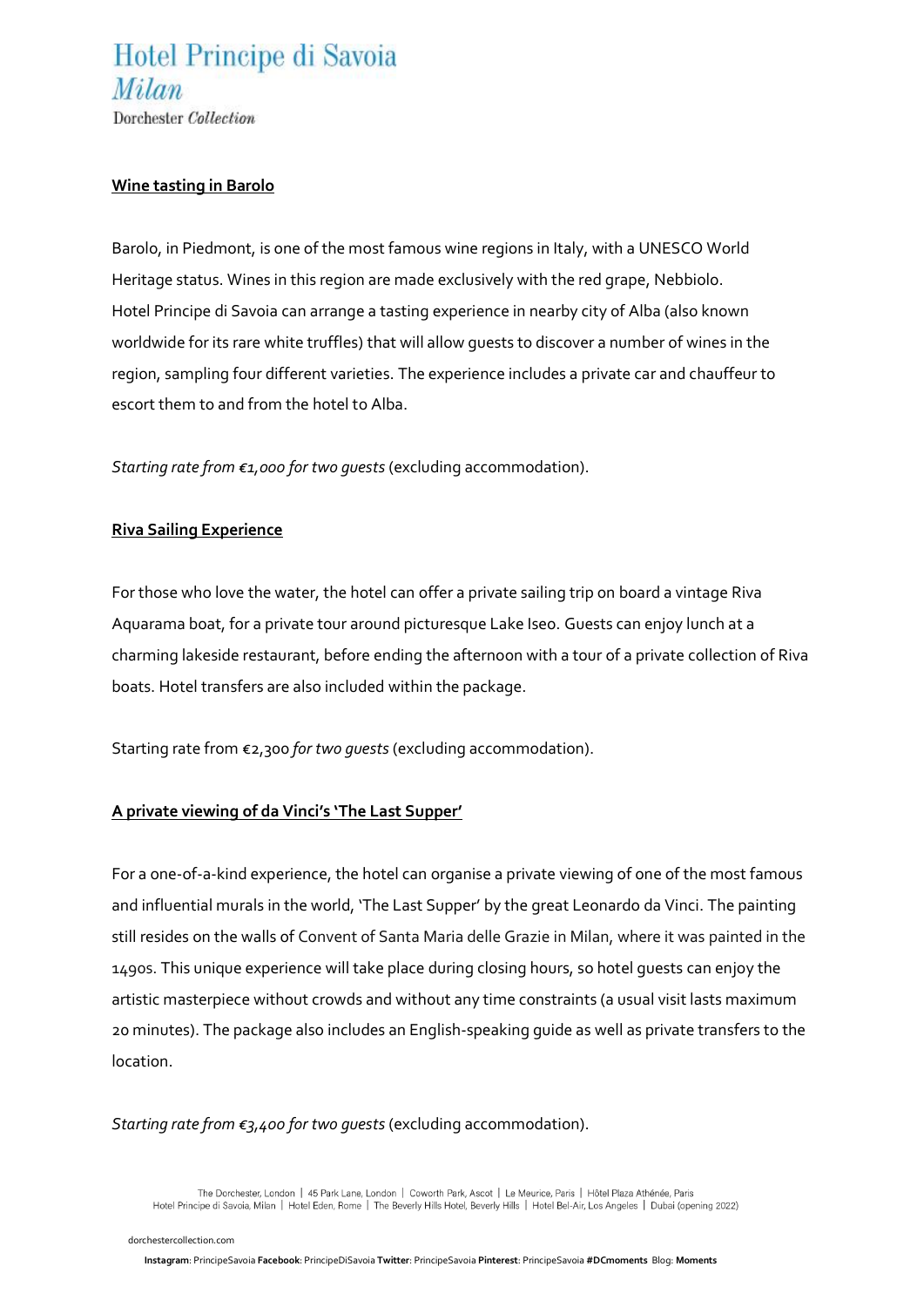### Hotel Principe di Savoia *Milan* Dorchester Collection

#### **Go behind the scenes at Milan's famous landmarks**

There is much to explore in Milan, and Hotel Principe di Savoia can offer guests behind-the-scenes access and private guided tours of some of the city's most amazing landmarks including:

#### • **Sforzesco Castle**

Built in the 15<sup>th</sup> century by Francesco Sforza, Castello Sforzesco houses several of the city's art collections and museums. The castle was home to the powerful ruler of renaissance Milan, Duke Ludovico il Moro (son of Francesco), who employed da Vinci between 1482-1499. Located in Biblioteca Trivulziana, the castle's library, is the Codex Trivulzianus, which includes the artist's studies in architecture and religion.

#### • **Museum of Science and Technology**

The museum, the largest science and technology museum in Italy, is dedicated to engineer, painter and scientist, Leonardo da Vinci, and features numerous models of his machines and paintings. The museum is housed in the ancient monastery of San Vittore al Corpo in Milan.

#### • **Ambrosian Library**

Biblioteca Ambrosiana is a historic library in Milan, founded in 1609, home to the Ambrosian art gallery and works from artists such as Raphael, Caravaggio and Leonardo da Vinci. The library houses Codex Atlanticus, the largest collection of da Vinci's papers ever assembled. It contains several drawings on various themes such as mathematics, astronomy, botany, and zoology.

#### • **La Scala Theatre**

Teatro alla Scala (or La Scala) is a world famous opera house, widely regarded as one of the leading opera and ballet houses in the world. Dating back to 1778, Italy's greatest opera stars have appeared on its stage and La Scala premiered works such as Verdi's *Otello* and Puccini's *Madame Butterfly*. The experience includes a visit to the museum, theatre and "behind-thescenes" access to the cast areas and the stage.

#### *Starting rate from €150 per person, with an additional cost for private visits during closing hours.*

The Dorchester, London | 45 Park Lane, London | Coworth Park, Ascot | Le Meurice, Paris | Hôtel Plaza Athénée, Paris Hotel Principe di Savoia, Milan | Hotel Eden, Rome | The Beverly Hills Hotel, Beverly Hills | Hotel Bel-Air, Los Angeles | Dubai (opening 2022)

 [dorchestercollection.com](https://www.instagram.com/principesavoia/)